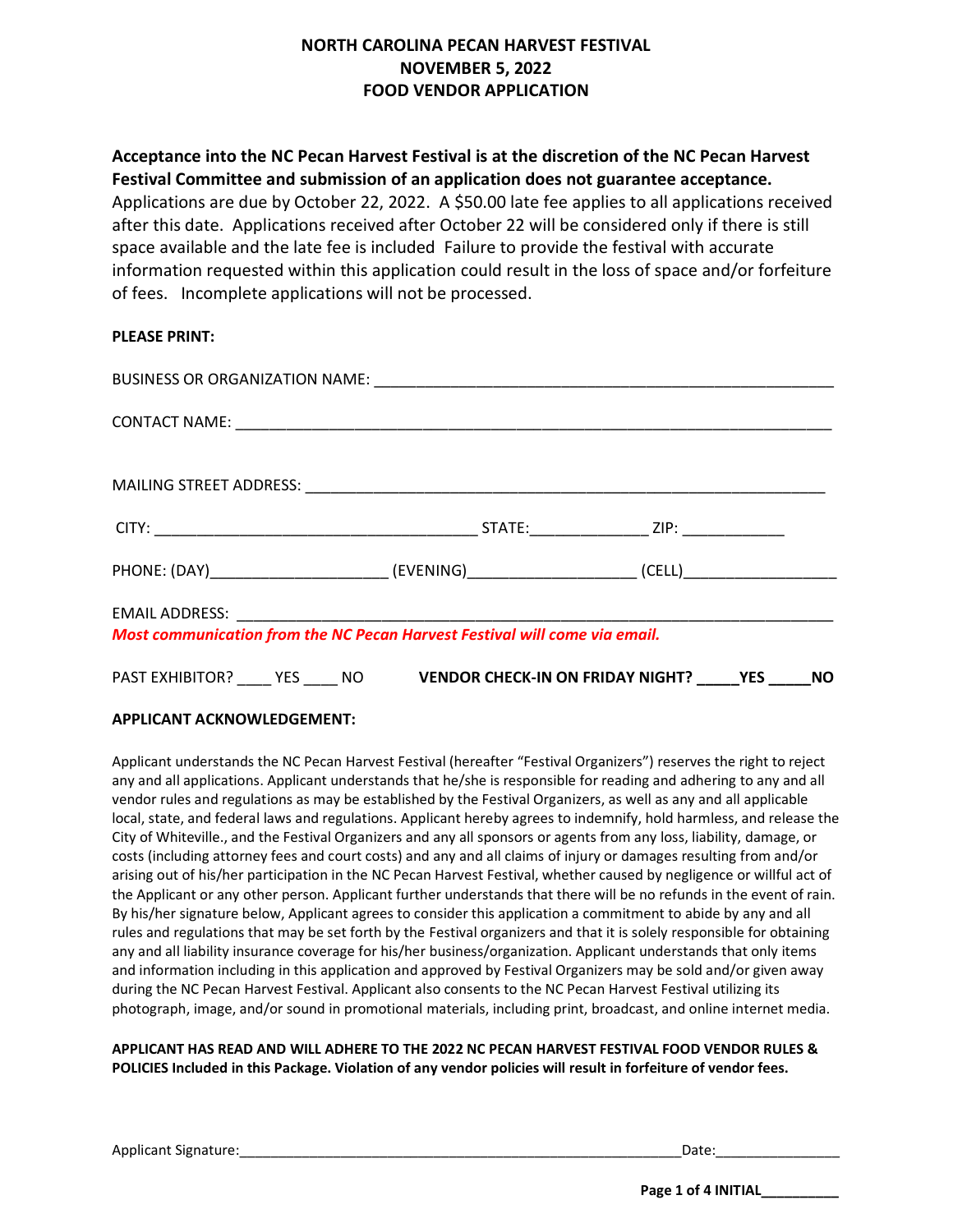# **NORTH CAROLINA PECAN HARVEST FESTIVAL NOVEMBER 5, 2022 FOOD VENDOR APPLICATION**

**ACCESS TO ELECTRIC POWER:** Each Food Vendor is provided access to one (1) 110 volt electric outlet. The use of electric heaters and/or air conditioners is not supported. Vendors must bring an extension cord for connection and any power strips/surge protectors that you might need. The festival will not provide these items. Only 110 Power Is Available!

**PERSONAL GENERATOR USE:** Generators must be approved by the NC Pecan Harvest Festival Committee prior to approval for use within the festival grounds. Approved generators will need to be secured in such a way as to prevent injury to festival attendees, volunteers, and staff. Please email manntl@ec.rr.com with information of the proposed generator.

# **VENDOR APPLICATION FEE and TEMPORARY FOOD SERVICE PERMIT**

**Vendor Application Fee:** The Vendor application fee for an approximately 25 ft. x 12 ft. space is \$275.00 payable to the North Carolina Pecan Harvest Festival.

Columbus County Environmental Health Department Temporary Food Service Applications are available at https://www2.columbusco.org//health/Environmental/TFEapplication.pdf and there is a \$75.00 fee which is payable to Columbus County Health Department. You are responsible for submitting the application and fee to the Health Department. **The festival is not responsible for any inability to serve food by vendor if vendor fails to complete application with fee, if necessary to the Columbus County Health Department.** 

If you have questions concerning the Temporary Food Service Permit Application, please contact the Columbus County Health Department, PO Box 810, Whiteville, NC 28472 or by phone at 910-640-6617.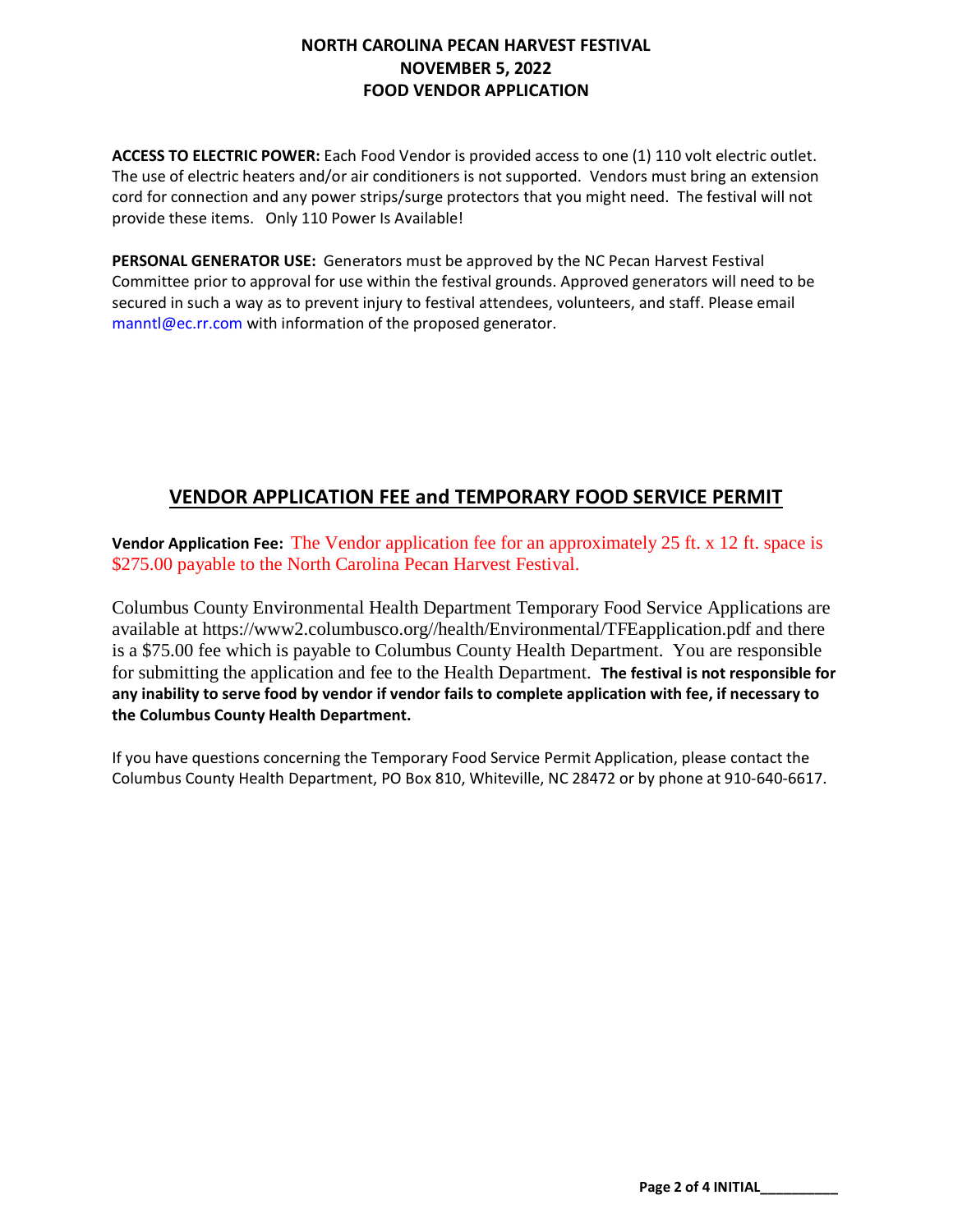# **NORTH CAROLINA PECAN HARVEST FESTIVAL NOVEMBER 5, 2022 FOOD VENDOR RULES & POLICIES**

THE NC PECAN HARVEST FESTIVAL HAS ESTABLISHED RULES & POLICIES TO ENSURE ALL VENDORS ARE CONSIDERED EQUALLY AND TO ENSURE THE SAFETY OF THOSE ATTENDING THE FESTIVAL. BY SUBMITTING YOUR COMPLETED APPLICATION, YOU AGREE TO ABIDE BY THESE RULES AND POLICIES. PLEASE READ THEM CAREFULLY. YOUR COMPLIANCE IS MUCH APPRECIATED.

- The NC Pecan Festival Committee reserves the sole right to select any and all participants.
- Applications will be processed in the order of date received and must include all fees and other required information. An incomplete application will be removed from consideration.
- **ALL FOOD VENDORS MUST SUBMIT A MENU LISTING ITEMS AVAILABLE FOR SALE.** Menu prices must be submitted with the application and must be displayed in your booth during the festival.
- LOCAL DOWNTOWN EATING ESTABLISHMENTS AND THE WHITEVILLE BAND BOOSTERS HAVE THE EXCLUSIVE RIGHT TO SERVE SOFT DRINKS, HOTDOGS AND HAMBURGERS.
- It is the sole responsibility of each food vendor to meet all NC Department of Revenue, NC Department of Health, and the City of Whiteville Fire Department regulations.
- Vendor set-up begins at 6:00 a.m. on Festival Day. Friday night early check-in is available from 6:30 p.m. to 8:00 p.m. only if pre-arranged and your unit can be secured overnight. No additional security will be provided for vendors who choose to check in on Friday night.
- All vendor vehicles must be moved off the street no later than 9:00 a.m. on festival day and food vendors must be ready to sell by 9:30 a.m.
- **Vendors must remain open and sales-ready until 4:00 p.m. Vendors are NOT ALLOWED vehicular access into the festival grounds until 4:30 p.m. Vendors are advised to bring dollies should they need to leave between 4:00 p.m. and 4:30 p.m. to transport goods to their vehicles. This also applies to vendors parked in festival ground lots.**
- Vendors are responsible for their initial water supply. Water to refill hand-washing tanks will be available on-site.
- All food vendors must serve from a self-contained unit or from under a tent. Tents, tables, and chairs must be provided by the vendor.
- Sales are limited to assigned spaces. No distribution, canvassing, flyers, nor vending of any kind may be done by strolling through the festival.
- No refunds will be issued due to any disruption or interruption of the festival as a result of weather or any cause beyond the control of the Pecan Festival Committee. **No refunds will be given due to your inability to attend the festival.**
- Payments returned by the bank for any reason will incur a \$30.00 fee and the application will be voided until suitable payment is received.
- Limited electrical access is available. Electric service must be requested at the time of application. Electric service includes one outlet.
- Vendors are responsible for leaving the space in the same condition as when the vendor arrived. Oil spills and/or damage to the space must be reported immediately to the vendor coordinator.
- No amplified music or speakers are allowed at vendor booths.
- If a vendor is rude or disrespectful to the public, event staff, or other vendors, they will be asked to leave, no refunds will be given, and the vendor can be disqualified from future events.
- Vendors are responsible for paying all associated vendor fees before their application will be considered complete and ready for processing. Incomplete applications will not be processed.
- Vendors or their authorized designee are responsible for signing in at vendor check-in the day of the festival.
- **If you have any questions or concerns, please call the NC Pecan Harvest Festival at 910-641- 1000 or email manntl@ec.rr.com.**

**Page 3 of 4 INITIAL\_\_\_\_\_\_\_\_\_\_**